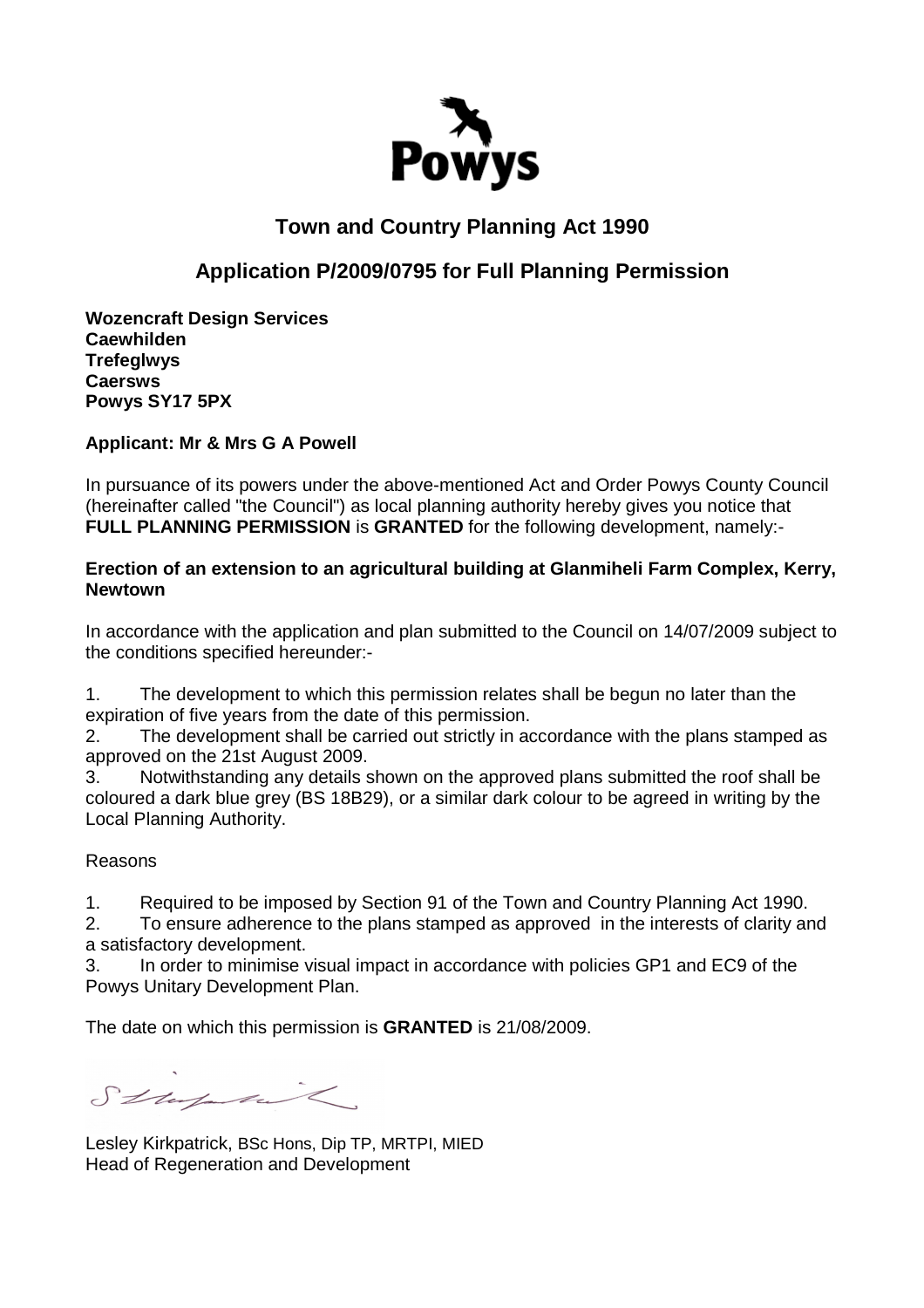#### **Notes**

1. If the applicant is aggrieved by the decision of the local planning authority to refuse permission or approval for the proposed development, or to grant permission or approval subject to conditions, he/she may appeal to the National Assembly in accordance with Section 78 of the Town and Country Planning Act 1990 within 6 months of the date of this notice. Appeals must be made on a form obtainable from the Planning Inspectorate, Cathays Park, Cardiff CF10 3NQ. The National Assembly has power to allow a longer period for the giving of a notice of appeal but will not normally be prepared to exercise this power unless there are special circumstances which excuse the delay in giving notice of appeal. The National Assembly is not required to entertain an appeal if it appears that permission for the proposed development could not have been granted by the local planning authority, or could not have been so granted otherwise than subject to the conditions imposed by them, having regard to the statutory requirements, to the provisions of the development order, and to any direction given under the order. It does not in practice refuse to entertain appeals solely because the decision of the local planning authority was based on a direction given by it.

2. If permission to develop land is refused or granted subject to conditions, whether by the local planning authority or by the National Assembly, and the owner of the land claims that the land has become incapable of reasonably beneficial use in its existing state and cannot be rendered capable of reasonably beneficial use by the carrying out of any development which has been or would be permitted, he may serve on the Council in which the land is situated, a purchase notice requiring that Council to purchase his interest in the land in accordance with the provisions of Part VI of the Town and Country Planning Act 1990.

3. In certain circumstances, a claim may be made against the local planning authority for compensation, where permission is refused or granted subject to conditions by the National Assembly on appeal or on a reference of the application to it. The circumstances in which such compensation is payable are set out in Section 114 of the Town and Country Planning Act 1990.

4. Failure to adhere to the details of the approved proposals for development contained in this application or to comply with any conditions or limitations subject to which this permission was granted will constitute a breach of planning control which may result in the local planning authority serving an enforcement notice requiring the breach to be remedied under Section 172 of the Town and Country Planning Act 1990.